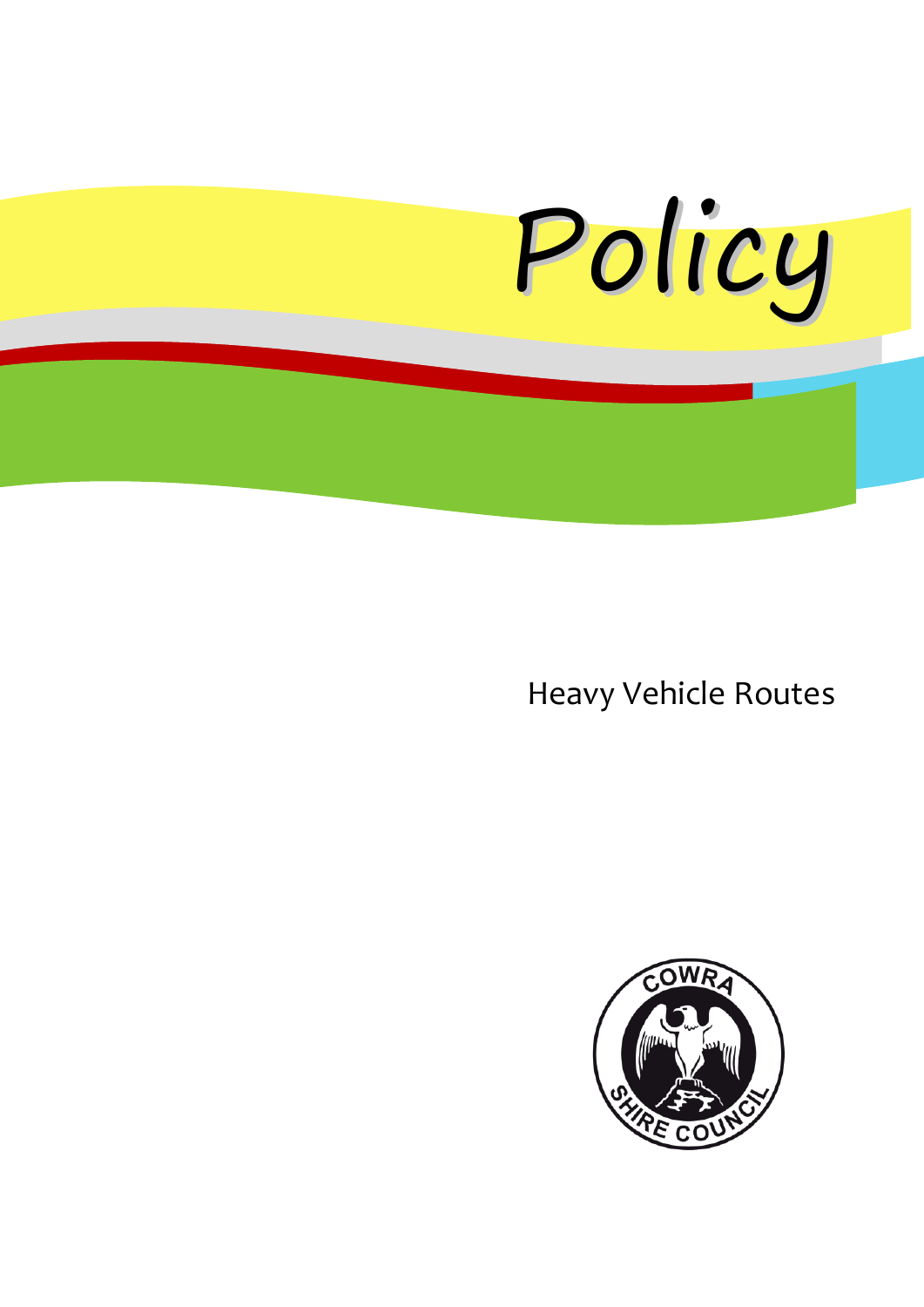| <b>Council Meeting Date</b> | 15 December 2003                  |  |
|-----------------------------|-----------------------------------|--|
| Minute No.                  | 179/03                            |  |
| <b>Council Department</b>   | Infrastructure & Operations       |  |
| <b>Contact Officer</b>      | <b>Manager-Technical Services</b> |  |
| <b>Revision Required</b>    | Biennially (or as required)       |  |

Revision History (formerly B-Double Routes)

| Version        | <b>Council Meeting Date</b> | Resolution No. | Responsible Officer                   |
|----------------|-----------------------------|----------------|---------------------------------------|
|                | 15 December 2003            | 179/03         | Road's Manager                        |
| $\overline{2}$ | 23 March 2003               | 49/09          | <b>Team Leader-Technical Services</b> |
| 3              | 27 August 2012              | 213/12         | <b>Technical Services Manager</b>     |
| $\overline{4}$ | 22 October 2012             | 251/12         | Design Engineer                       |
|                |                             |                |                                       |
|                |                             |                |                                       |
|                |                             |                |                                       |

Cowra Shire Council Private Bag 342 Cowra NSW 2794

Phone: 02 6340 2000 Fax: 02 6340 2011 Email: council@cowra.nsw.gov.au Internet: www.cowracouncil.com.au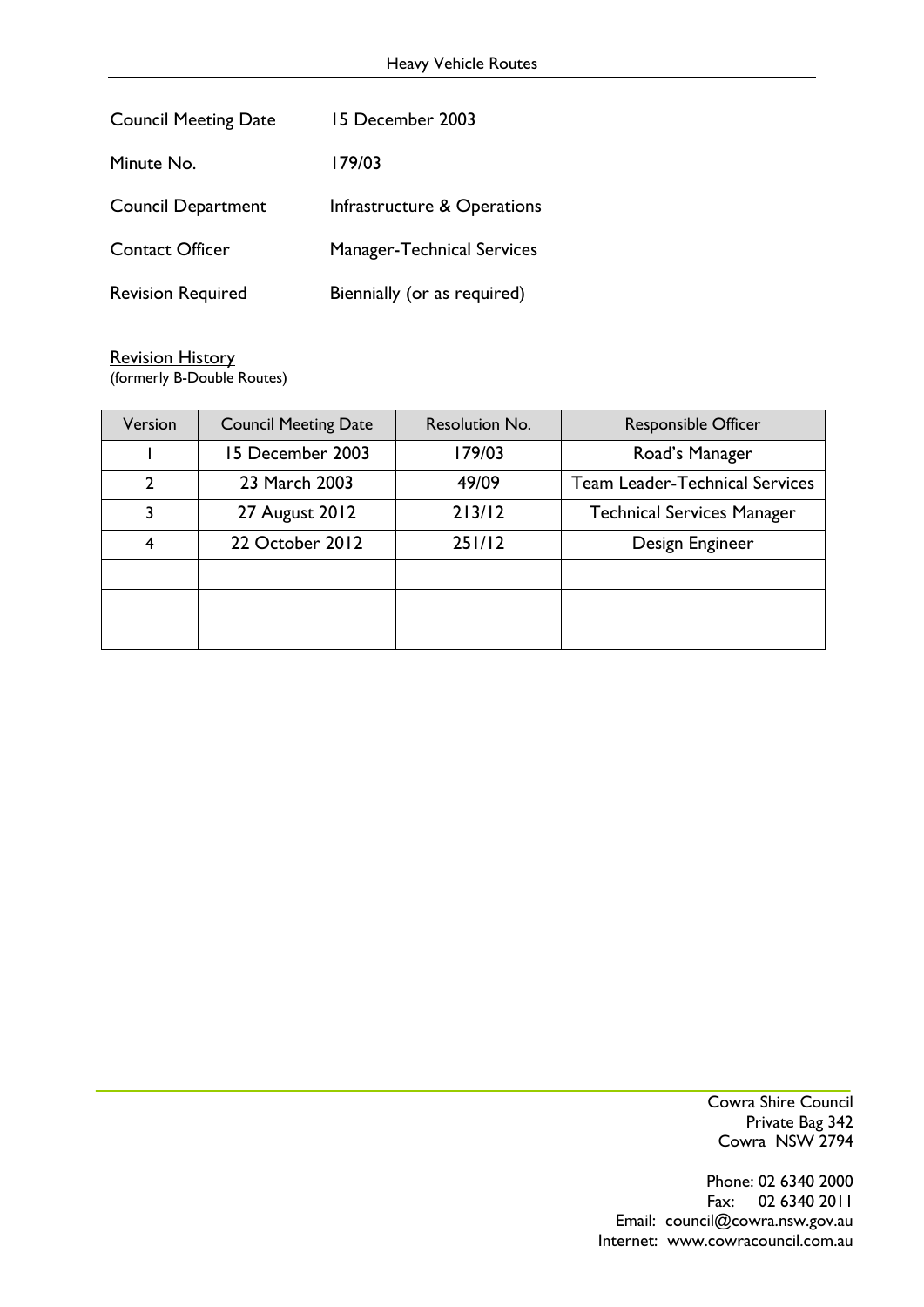## **1. Rural Roads**

- $\triangleright$  B-Doubles are allowed on all rural roads within the Cowra Shire except the following:-
	- Binni Creek Road (south of Doncaster Dr)
	- Clements Road
	- Tea Tree Road
	- Oakley Creek Road
	- Darby Falls Mt McDonald Road
	- Sugarloaf Road
	- Mallongulli Road
	- Barryrennie Road (Kangarooby to 2km west of Sheep Station Road)
	- Kangarooby Road (Barryrennie to Binda Road)
	- Pipe Clay Road
	- Battery Road (unsealed section)
	- Reg Hailstone Way (Wyangala to Scrubby Rush Road)
- 4.6m high vehicles are allowed on all rural roads within Cowra Shire

## **2. Urban and Village Streets**

- B-Doubles No access on urban and village streets within Cowra Shire except the following:-
	- Pridham Street (One way east to west only)
	- Fitzroy Street (Kendal Street to Brougham Street)
	- Brougham Street (east of Fitzroy Street)
	- Bulkhead Road (Boorowa Road to 700m west)
	- Fishburn Street (Young Road to 400m west)
	- Bourke Street (Nangar Street to 200m east)
	- Nangar Street
	- Mulyan Street
	- William Street
	- Waratah Street (Mees Street to 300m West of Young Road)
	- Doncaster Drive